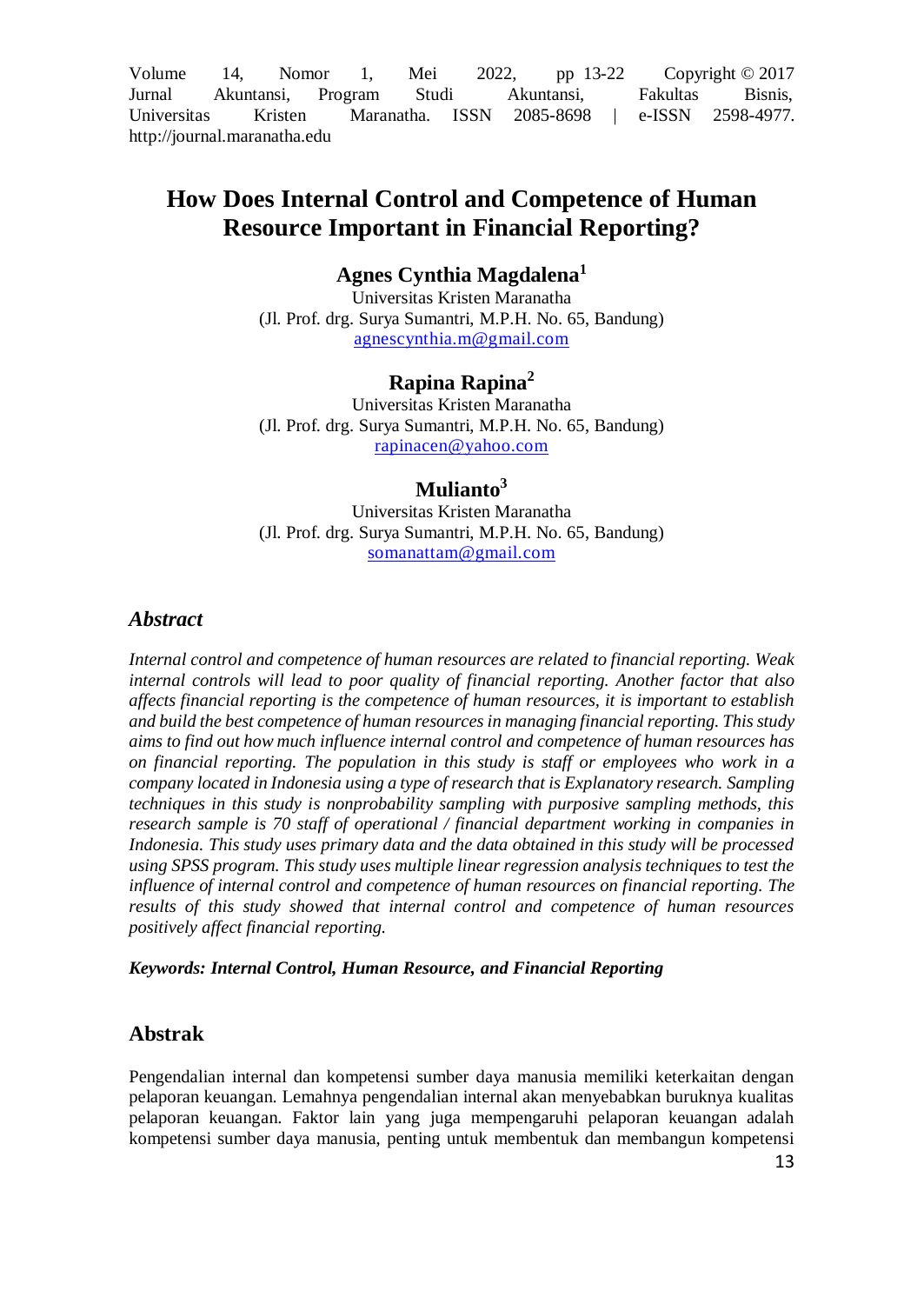sumber daya manusia terbaik dalam mengelola pelaporan keuangan. Penelitian ini bertujuan untuk mengetahui seberapa besar pengaruh pengendalian internal dan kompetensi sumber daya manusia terhadap pelaporan keuangan. Populasi dalam penelitian ini adalah staff/karyawan yang bekerja di sebuah perusahaan yang berada di Indonesia dengan menggunakan jenis penelitian yaitu *explanatory research*. Teknik pengambilan sampel dalam penelitian ini adalah *nonprobability sampling* dengan metode *purposive sampling*. Sampel penelitian ini adalah 70 staff bagian operasional/ keuangan yang bekerja di perusahaan yang ada di Indonesia. Penelitian ini menggunakan data primer dan data yang telah diperoleh dalam penelitian ini akan diolah menggunakan program SPSS. Penelitian ini menggunakan teknik analisis regresi linier berganda untuk menguji pengaruh pengendalian internal dan kompetensi sumber daya manusia terhadap pelaporan keuangan. Hasil penelitian ini menunjukkan bahwa pengendalian internal dan kompetensi sumber daya manusia berpengaruh positif terhadap pelaporan keuangan.

## **Kata Kunci: Pengendalian Internal, Kompetensi Sumber Daya Manusia, dan Pelaporan Keuangan**

## **Introduction**

The objective of financial reporting is to provide financial information to people who utilize it in order to make decisions. Company management is the first and foremost user of financial statements. Even though they are the ones who prepare the financial reports, they are still considering the progress and growth of the company (Lev, 2018).

To be used by its users, financial information must meet specific qualities and conditions. Despite the fact that standards have been established, many deviant reporting and financial reporting practices still exist that do not match these criteria. This is a common occurrence both at home and abroad (Yadiati & Mubarok, 2017).

Because of irregularities in its financial reporting, PT Asuransi Jiwasraya (Persero) is already widely mentioned in the media. The failure of Jiwasraya to pay the insurance coverage was seen as the apex of the crisis. Several factors led to this failure. The main cause was an error in the handling of the company's existing investments. The indication of fraud in Jiwasraya's performance was the second factor. Furthermore, there was an error in the profit area that was not remedied in Jiwasraya's

financial accounts. This exposed the Jiwasraya company's lack of internal control (Sampurna, 2020).

The problem that has become a phenomenon as mentioned earlier can be assumed that financial reporting is influenced by internal control. Internal control is carried out by parties with an interest in the company as a process to ensure the achievement of a goal. According to Darmawan (2019), management faces difficulty in making the right judgements to achieve the organization's goals due to the high frequency of accounting fraud by employees. Accounting reporting, guiding, monitoring, and executing internal control are all functions of internal control. Strong internal controls can help to limit the opportunities or chances for staff to commit fraud (Irwansyah & Supriadi, 2018).

Aside from internal controls, the competency of Human Resources (HR) does have an impact on various aspects of financial reporting. Being a developed country requires the presence of a competent bureaucracy, integrity, and a commitment to strengthen human resources (HR). The Ministry of Finance's involvement in forming and developing the greatest Human Resources (HR) is crucial in managing state financial reporting. Because the Ministry of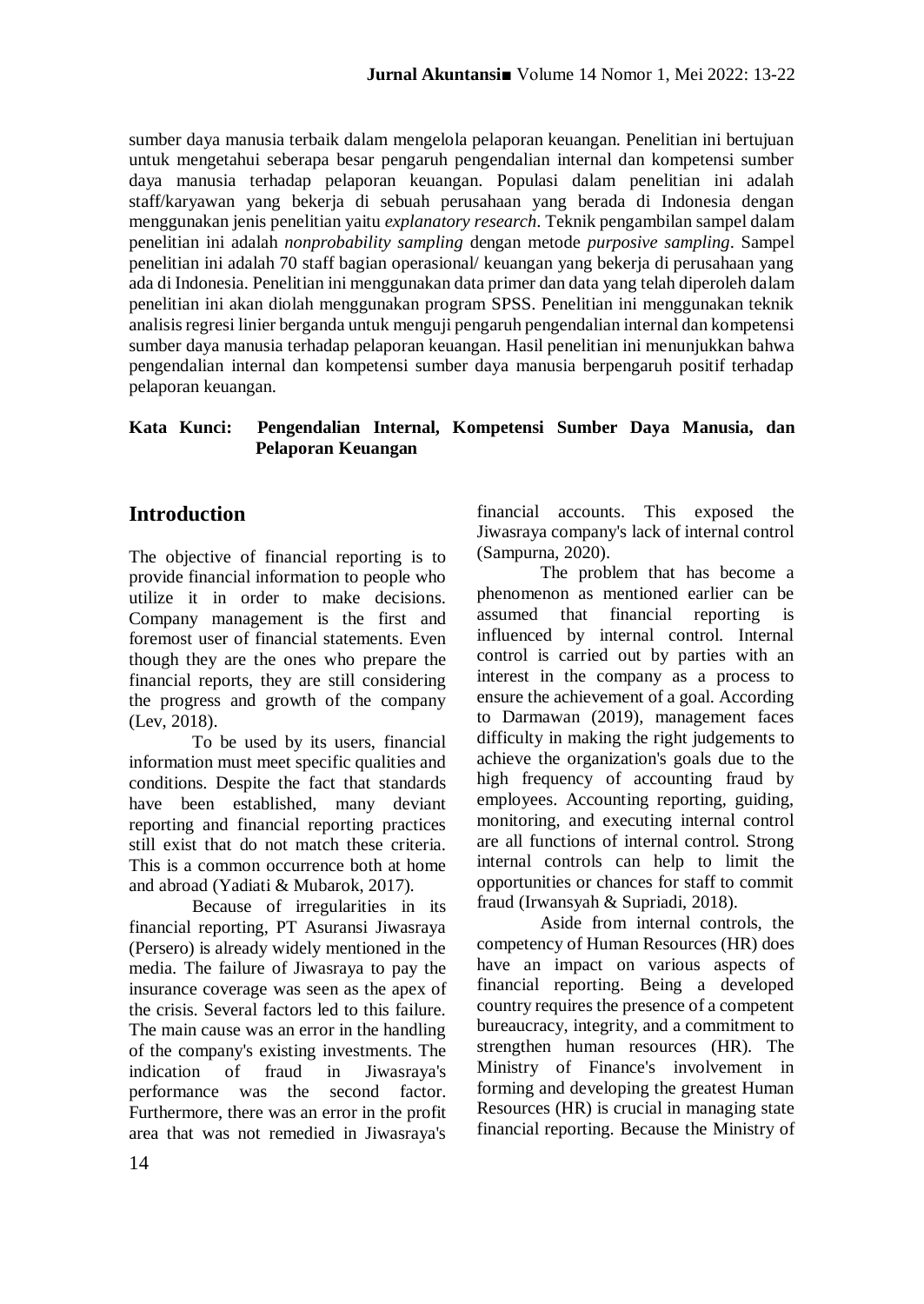Finance is tasked with managing state financial reporting, it requires Human Resources (HR) with the highest level of expertise (Indrawati,2020).

Competent Human Resources (HR) are efficient, effective, and cost-effective when it comes to accomplishing tasks (HR). Financial reporting is made more effective and efficient by competent Human Resources (HR). because the Human assets (HR) issues in the financial reporting process are privy to and apprehend their responsibilities and duties, economic reporting can be accomplished as effectively as possible (Bardhan et al, 2015). Based on the description above, we as researchers are interested in conducting research on how big the influence of internal control and competence of human resources on financial reporting, because this research is verificative research. Novelty of this research can be seen from the dimensions and indicators used in the questionnaire statement items

# **Literature Review and Hypotheses**

## **Internal Control (IC)**

Internal control, according to Agoes (2017), is a mechanism that allows interested parties in the company to connect their understanding of the corporate objectives, such as reliable financial reporting, effective and efficient operations, and compliance to the company's constitution and existing provisions. Internal control, according to Arens et al (2017), aids in monitoring activities within the company. Internal control is a technique for a company's aims and objectives to be attained. Moeller (2013) stated that there are three dimensions of internal control, such as:

- a. Reliable financial reporting.
- b. Effective and efficient operation.
- c. Existing laws and regulations which are obeyed.

## **Human Resources Competence (HR)**

Human Resources (HR) Competencies are a way to assess the ability of people in an organization / institution to perform their duties and responsibilities efficiently and effectively (Rizka et al, 2021). Human Resource (HR) competency is critical in preparing, realizing, and organizing the parties engaged as basic humans to achieve work goals (Wati et al, 2014). Sanghi (2014) stated the same idea, stating that competence has five traits:

- Motive is someone who continuously thinking about their goals and how to achieve them.
- Traits include physical qualities as well as situations or information that are constantly responded to.
- Self-image is a concept about oneself.
- Knowledge is someone who possesses information in a specific sector.
- Skill is a physical or mental job that can be completed if you have the ability to do so.

## **Financial Statement (Y)**

Financial reporting aims to help achieve the country's economic and social goals through systems and methods that describe a presentation of financial information, according to Suwardjono (2014). Then Nyor (2013) adds to that definition by saying that valuable financial reporting information must be conveyed to the information's users. According to Wiley (2015), high-quality financial statements have three components: completeness, unbiased measurement, and clear presentation.

1. Completeness

In financial reporting, all accounts are given in their entirety.

- 2. Unbiased Measurement Significant characteristics of assets and liabilities are subjected to subjective evaluation.
- 3. A well-organized presentation As seen in the notes to the financial statement, there are a few elements that are required**.**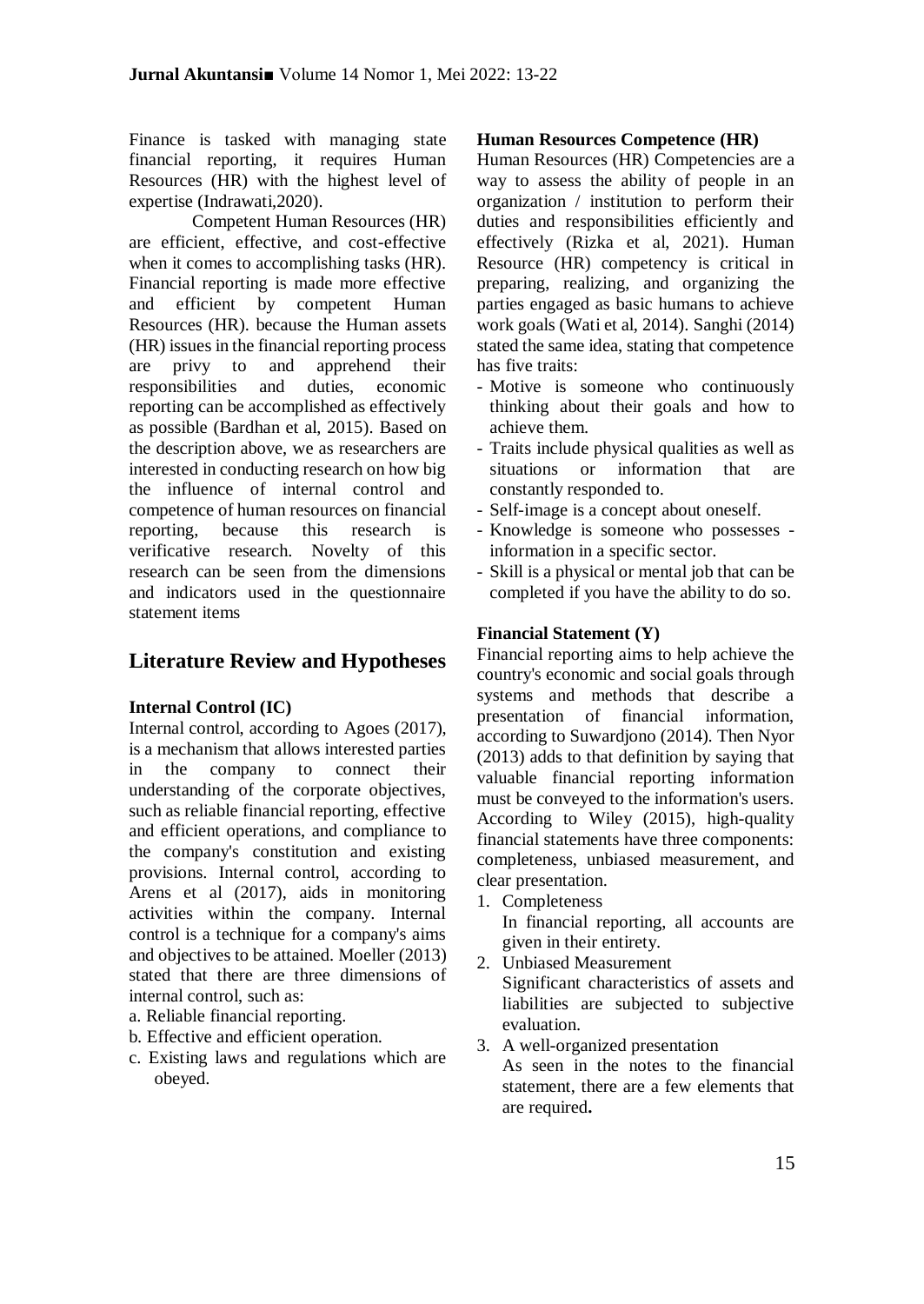### **Framework**

### **The Effect of Internal Control (IC) on Financial Reporting (FR)**

Internal Control is recording and processing to ensure the integrity of financial and accounting information so that fraud does not occur (Bimo et al, 2019). Adequate internal control will affect the quality of financial reporting (Bardhan et al, 2015). Management is required to determine and maintain adequate internal control over financial reporting, because management must protect assets from unauthorized acquisition, use, or disposal (Chan Li et al, 2015).

H1: Internal Control has positive effect on Financial Reporting

## **The Influence of Human Resources Competence (X2) on Financial Reporting (Y)**

According to Umar et al (2018), certified, skilled, and succesful people are required to offer monetary reviews. Individuals worried in producing monetary reporting ought to, first and primary, possess unique talents and enjoy, in addition to be reviewed and identified on a ordinary basis. According to Bui (2012), there is a relation between competence and financial reporting, and management must establish competency that supports accurate financial reporting. Comparable element that people who are in a position in financial reporting and supervisory roles will be retained with the aid of the corporation (Muda et al, 2017).

H<sup>2</sup> : Human Resources Competence has positive effect on Financial Reporting

### **The Framework on the Effect of Internal Control (X1) and Human Resource Competency (X2) on Financial Reporting (Y)**



This study is indeed a causal explanatory type, with the goal of determining the degree of the influence of internal control (IC) and Human Resource competence (HR) on financial reporting (FR) in Indonesian enterprises. According to Cooper & Schindler (2014), causality is the interaction of variables. Explanatory research aims to describe the phenomena under investigation as well as the relationships between variables, these phenomena, and occurrences.

## **Research Methodology**

#### **Population**

Researchers have established that population is a land with quality and particular qualities (Sugiyono, 2018). The term "population" refers to the cohesiveness of a group of individuals, as well as the circumstances and interests that must be observed (Sekaran & Bougie, 2017). The population of this study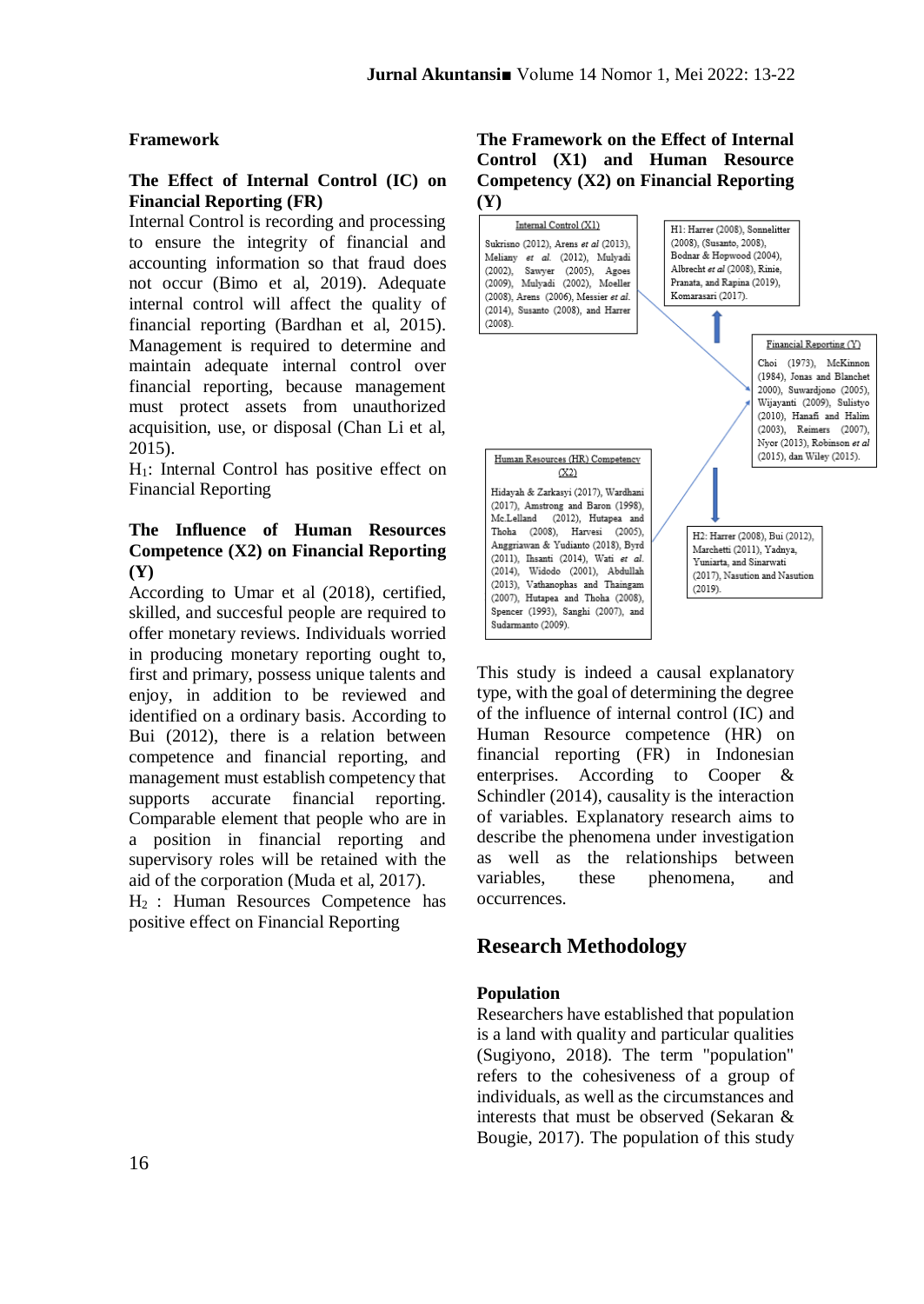is made up of employees or staff who work in Indonesian enterprises (manufacturing, service and trading companies).

#### **Sample**

The sample of this study consisted personnel or employees in the operational or finance divisions of corporations in Indonesia, with a total of 70 respondents. Non-probability sampling method was applied to select the respondents. Nonprobability sampling, according to Sugiyono (2018), is a method of taking samples from selected population members that do not provide opportunities and is not equivalent to every member of the population. This research requires special criteria so that the samples taken later are in accordance with the research objectives that can solve research problems and can provide more representative values.

#### **The Definition of Variable Operationalization**

| Variable | <b>Operational Definition</b>   | <b>Dimension</b>     | <b>Indicator</b>         |
|----------|---------------------------------|----------------------|--------------------------|
| Internal | Internal control, according     | Financial reporting  | Errors free.             |
| Control  | to Sukrisno (2012), is a        | trustworthiness.     | Reliable<br>or           |
|          | mechanism<br>for                |                      | trustworthy.             |
|          | communicating                   | Operation            | Measurement<br>of        |
|          | understanding<br>about<br>the   | effectiveness<br>and | effectiveness or output  |
|          | achievement of objectives,      | efficiency.          | fulfillment.             |
|          | such as trustworthy financial   |                      | Objectives, as well as   |
|          | effective<br>and<br>reporting,  |                      | resource efficiency or   |
|          | efficient<br>operations,<br>and |                      | measurement.             |
|          | conformity<br>with<br>the       | Observance of all    | with<br>accordance<br>In |
|          | company's constitution<br>and   | applicable           | Indonesian legislation.  |
|          | existing regulations.           | legislation          | accordance<br>with<br>In |
|          |                                 |                      | employment               |
|          |                                 |                      | regulations.             |

| Human<br>Resources<br>(HR)<br>Competence | Competence<br>in<br>Human<br>Resources Human resource<br>competence, according to<br>Ihsanti (2014), is a method<br>achieving<br>of<br>success<br>efficiently and effectively<br>by analyzing the ability of<br>employees<br>in<br>an<br>organization, institution, or<br>system to carry out their<br>duties and responsibilities. | Motives<br>Traits       | Consistent<br>desire-<br>related thoughts.<br>Thoughts<br>that<br>are<br>consistent<br>lead<br>to<br>action.<br>Physical traits to react<br>situations<br>$t_{\Omega}$<br>or<br>information.<br>Response<br>to<br>conditions<br>or<br>information<br>that<br>is<br>consistent. |
|------------------------------------------|-------------------------------------------------------------------------------------------------------------------------------------------------------------------------------------------------------------------------------------------------------------------------------------------------------------------------------------|-------------------------|--------------------------------------------------------------------------------------------------------------------------------------------------------------------------------------------------------------------------------------------------------------------------------|
|                                          |                                                                                                                                                                                                                                                                                                                                     | Self-Concept            | A person's attitudes<br>and values.<br>Something<br>entertaining to do for<br>someone.                                                                                                                                                                                         |
|                                          |                                                                                                                                                                                                                                                                                                                                     | Knowledge               | individual's<br>An<br>information<br>or<br>knowledge in the field<br>they master.<br>Information<br>or<br>knowledge of a person<br>in a particular field<br>(specific).                                                                                                        |
|                                          |                                                                                                                                                                                                                                                                                                                                     | Skill                   | Individual's<br>physical<br>capability.<br>The mental abilities of<br>a person.                                                                                                                                                                                                |
| Financial<br>Reporting                   | Financial<br>statements,<br>according to Choi (1973),<br>the<br>are<br>disclosure<br>of<br>business-related                                                                                                                                                                                                                         | Completeness            | Completeness<br>of<br>information presented.<br>The accuracy of the<br>information presented.                                                                                                                                                                                  |
|                                          | information, both qualitative<br>and<br>quantitative<br>in<br>character, with the goal of<br>making decisions.                                                                                                                                                                                                                      | Unbiased<br>Measurement | Important<br>part<br>of<br>asset.<br>Important<br>of<br>part<br>obligation.                                                                                                                                                                                                    |
|                                          |                                                                                                                                                                                                                                                                                                                                     | Clear presentation      | Details<br>required<br>to<br>showing accounts.<br>Concise<br>information<br>and comprehension of<br>users.                                                                                                                                                                     |

#### **Data Collection Technique**

This study was conducted using direct sources, such as survey data and questionnaires. A survey, also known as a self-administered survey, is stated by Jogiyanto (2013) as questions that are asked to individual respondents utilizing primary data gathering methods. In this study, the survey was sent through computer (computer-delivered survey) over the internet, namely Google Forms.

#### **Data Analyses Technique**

In this study, the Likert scale is used to assess it. The Likert scale is included in the rating scale used to assign ratings to variables, according to Jogiyanto (2013). The Likert scale is used with interval data to measure research respondents' responses using a 5-point scale with the same interval (use a scale 1-5: strongly agree – strongly disagree).

 $\overline{17}$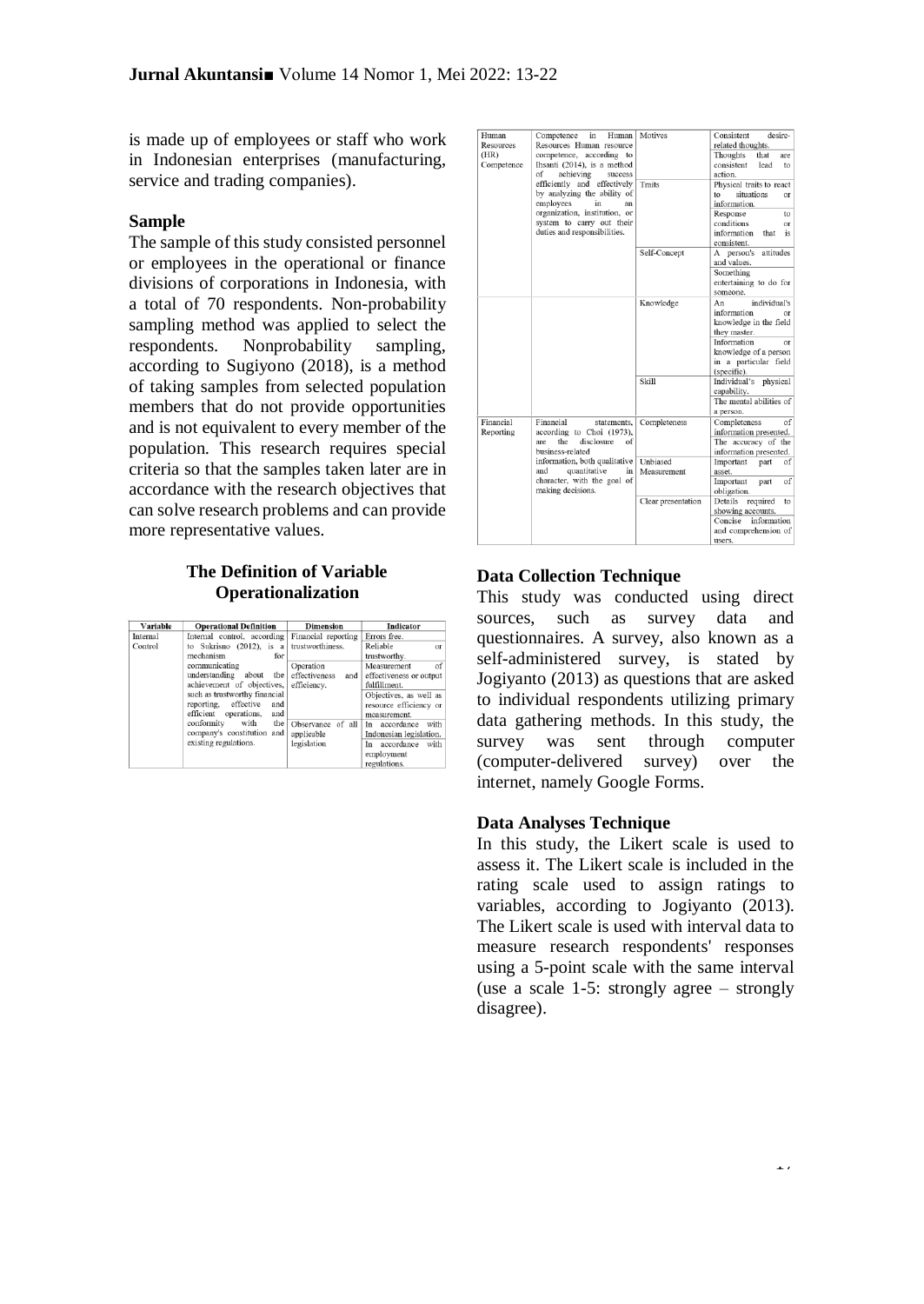## **The Result of the Study and Explanation**

## **Validity Test**

**Internal Control Variable (X1)**

| <b>Ouestion Item</b> | Validity               |                                  |       |  |  |
|----------------------|------------------------|----------------------------------|-------|--|--|
|                      | Correlation (r counts) | Criteria (r table)<br>Conclusion |       |  |  |
|                      | 0.627                  | 0.235                            | Valid |  |  |
|                      | 0.693                  | 0.235                            | Valid |  |  |
|                      | 0.719                  | 0.235                            | Valid |  |  |
|                      | 0.697                  | 0.235                            | Valid |  |  |
|                      | 0.633                  | 0,235                            | Valid |  |  |
|                      | 0.632                  | 0,235                            | Valid |  |  |

### **Human Resources Competency Variables (X2)**

| <b>Ouestion Item</b> | Validity                      |                    |            |
|----------------------|-------------------------------|--------------------|------------|
|                      | <b>Correlation (r counts)</b> | Criteria (r table) | Conclusion |
|                      | 0,479                         | 0,235              | Valid      |
| $\overline{c}$       | 0,535                         | 0,235              | Valid      |
| 3                    | 0.702                         | 0.235              | Valid      |
| $\overline{4}$       | 0,646                         | 0,235              | Valid      |
| 5                    | 0,330                         | 0,235              | Valid      |
| 6                    | 0,531                         | 0,235              | Valid      |
| 7                    | 0.646                         | 0.235              | Valid      |
| 8                    | 0.625                         | 0,235              | Valid      |
| $\mathbf Q$          | 0.530                         | 0,235              | Valid      |
| 10                   | 0.584                         | 0.235              | Valid      |

#### **Financial Report Variable (Y)**

| <b>Ouestion Item</b> | Validity                      |                    |            |  |  |
|----------------------|-------------------------------|--------------------|------------|--|--|
|                      | <b>Correlation (r counts)</b> | Criteria (r table) | Conclusion |  |  |
|                      | 0,662                         | 0,235              | Valid      |  |  |
| n                    | 0.705                         | 0.235              | Valid      |  |  |
|                      | 0.819                         | 0.235              | Valid      |  |  |
|                      | 0.789                         | 0.235              | Valid      |  |  |
|                      | 0.723                         | 0.235              | Valid      |  |  |
| 6                    | 0.695                         | 0,235              | Valid      |  |  |

Because all questionnaire items for internal control variables (X1), human resource competence (X2), and financial reporting (Y) met the criteria, namely r-count  $>$  rtable, the validity of all questionnaire items for internal control variables (X1), human resource competence (X2), and financial reporting (Y) is shown in the table above.

## **Reliability Test**

The Cronbach Alpha coefficient reliability test findings were > 0.60 for internal control variables (X1), human resource competence (X2), and financial reporting, which met the standards (Y). As a result, all statement items in the questionnaire can be interpreted as reliable for measuring each variable.

| Variable                   | Reliability    |                    |            |
|----------------------------|----------------|--------------------|------------|
|                            | Cronbach Alpha | Criteria (r table) | Conclusion |
| Internal Control           | 0.716          | 0.60               | Reliable   |
| Human Resources Competence | 0.754          | 0.60               | Reliable   |
| Financial Reporting        | 0.826          | 0.60               | Reliable   |

### **Multicollinearity Test**

| Variable                   | <b>Collinearity Statistics</b> |       |  |
|----------------------------|--------------------------------|-------|--|
|                            | Tolerance                      | VIF   |  |
| Internal Control           | $0.60^{\circ}$                 | 1.648 |  |
| Human Resources Competence | 0.60                           | . 648 |  |

The results of the multi-column test with the internal control variable VIF value and human resource competence are 1,648. The VIF of the two variables, namely 10, met the requirements. Then the tolerance and skill of the internal control variable is 0.607. The value of the tolerance is based upon 0.10 criteria. In conclusion, multicollinearity symptoms are not present in the independent variables used.

#### **Heteroscedasticity Test**

|       |                    | Unstandardized<br>Coefficients |            | Standardized<br>Coefficients |          |      |
|-------|--------------------|--------------------------------|------------|------------------------------|----------|------|
| Model |                    |                                | Std. Error | Beta                         |          | Sig. |
| 1.    | (Constant)         | 1.849                          | 1.512      |                              | 1.222    | .226 |
|       | Internal Control   | ,047                           | .066       | .112                         | .718     | .475 |
|       | Human<br>Resources | $-042$                         | .040       | $-163$                       | $-1.049$ | .298 |
|       | Competence         |                                |            |                              |          |      |

## **Multiple Linear Regression Test**

The results of multiple linear regression test revealed that from the table show, the following values can be obtained:

 $a = 4.796$ 

 $b_1$ = internal control regression coefficient of 0.479

 $b_2$ =coefficient of human resource competence of 0.219

The results of the multiple linear regression equation are therefore the following:

Financial Reporting=  $4,796 + 0,479$  IC + 0,219 HR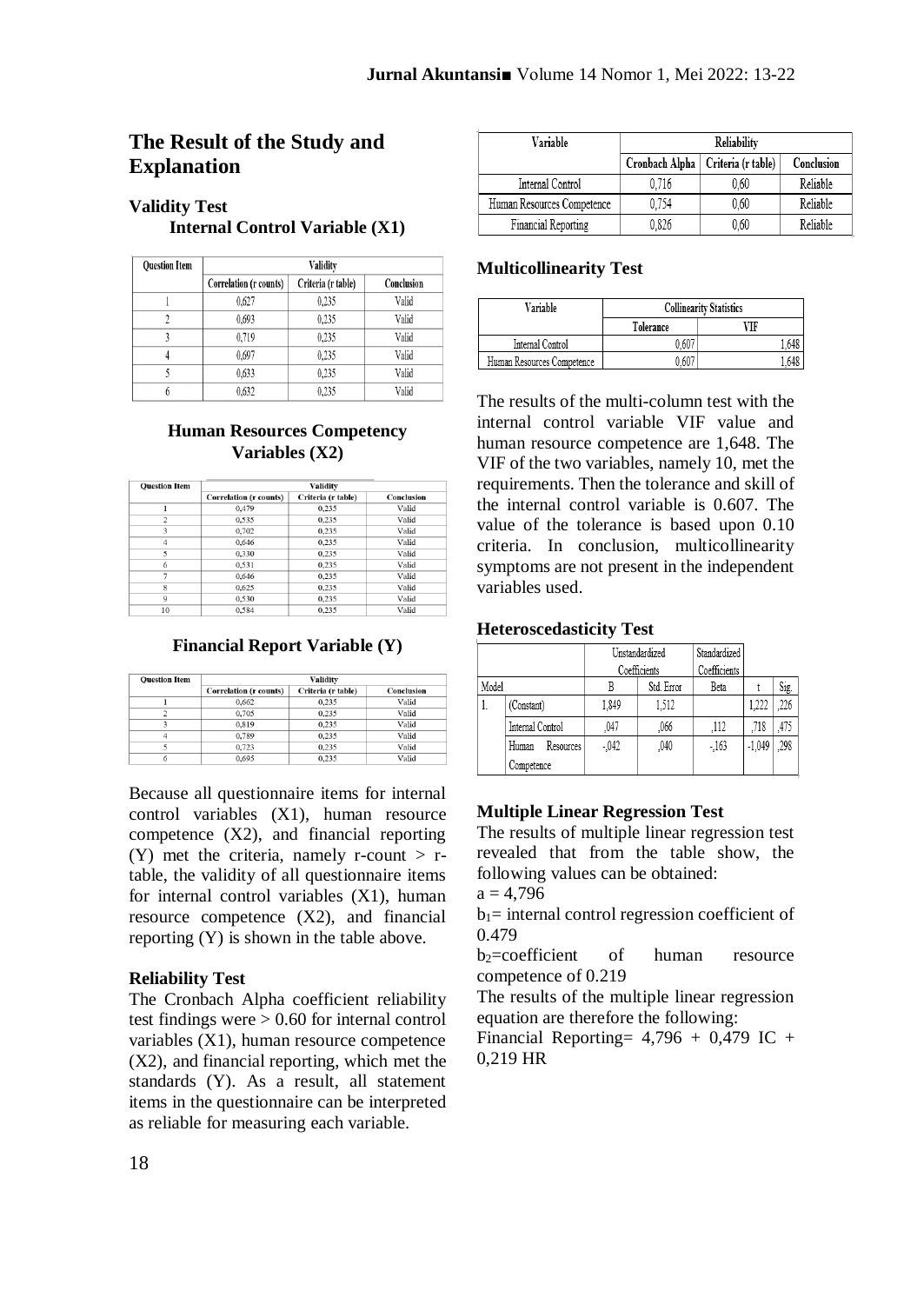The equation can be interpreted as follows: a=4,796; This means that the level of financial reporting will be worth 4,796 if internal controls and human resources competence is 0.

 $b_1 = 0.479$ ; means that if internal control increases by one level, financial reporting will increase by 0.479.

### **Statistic-T Test**

|                             | Coefficients <sup>a</sup>  |       |       |      |       |         |
|-----------------------------|----------------------------|-------|-------|------|-------|---------|
| Std. Error<br>Model<br>Beta |                            |       |       |      | Sig.  |         |
|                             | (Constant)                 | 4.796 | 2.410 |      | 1.990 | .051    |
|                             | Internal Control           | .479  | .105  |      | 4.543 | $000\,$ |
|                             | Human Resources Competency | ,219  | .064  | .365 | 3.413 | 001     |

Dependent Variable: Financial Reporting The following hypotheses in this study will be tested:

- Ha1: There is an influence of internal control on financial reporting.
- $H<sub>a2</sub>$ : There is an influence of human resource competence on financial reporting.

#### **F test (Anova)**

.

|            |                | <b>ANOVAª</b> |             |
|------------|----------------|---------------|-------------|
| Model      | Sum of Squares | df            | Mean Square |
| Regression | 255,182        |               | 127,591     |
| Residual   | 200,589        | 67            | 2,994       |
| Total      | 455,771        | 69            |             |
|            |                |               |             |

| a. Dependent | Variable: | Financial |
|--------------|-----------|-----------|
| Reporting    |           |           |

b. Predictors: (Constant), Human Resources Competence, Internal Control

The results of the F (Anova) test above show the value of sig. 0.000 is according to the criteria <0.05, indicating that internal control and Human Resource competence simultaneously affect financial reporting.

#### **Coefficient of Determination Model Summary**

| Model |                  | R Square | Adjusted R | Std. Error of the |
|-------|------------------|----------|------------|-------------------|
|       |                  |          | Square     | Estimate          |
| ı.    | 748 <sup>2</sup> | .560     | .547       | 1,730             |

a. Predictors: (Constant), Human Resources Competence, Internal Control

The results of the coefficient of determination are obtained from R Square values of 0.560 indicates that 56% of the internal control variables (IC) and human resource competence (HR) are able to explain financial reporting (FR), the remaining 54% is explained by factors outside of this study.

#### **Findings & Discussion**

#### **Internal Control of Financial Reporting**

The first hypothesis in this study is that internal control has a positive effect on financial reporting. The results of the study prove empirically that the stronger the internal control that occurs in the organization, the better financial reporting will be. Internal control is an important thing in an organization (Mahadeen, 2016). Internal controls are arrangements and methods to secure property from abuse and to guarantee precise data and legitimate compliance with enactment and controls. Companies too utilize internal controls to anticipate framework mishandle and coordinate operations. Chan Li et al (2015) stated that management is required to decide and keep up satisfactory internal control over monetary announcing, since administration must secure resources from unauthorized procurement, utilize, or transfer. According to the present statement, the results of multiple linear regression analyses regarding the internal control variable (IC) in this study show that the regression coefficient of internal control variable (IC) has a positive impact on Financial Reporting (FR).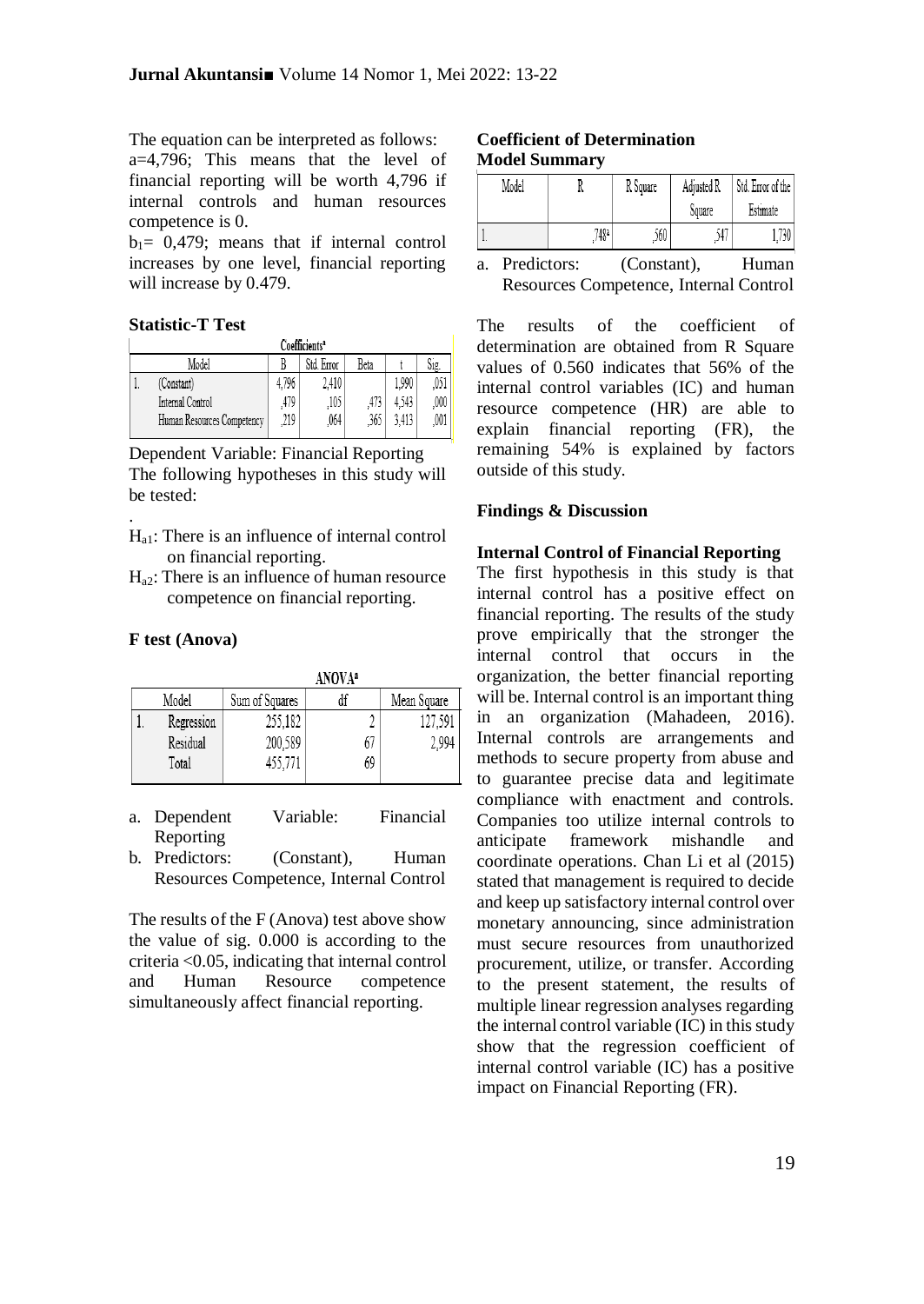## **Competence of Human Resources on Financial Reporting**

To achieve a high level of expertise and trust, managed accountants need to focus on competence, trust, honesty and credibility (Oesterreich & Teuteberg, 2019). Bui (2012) added that utilities must be able to be used or retain people who have the necessary competencies to present financial reporting.<br>Competence and financial reporting Competence and financial reporting relations support reliable financial reporting. According to this statement, the results of the multiple linear regression analyzes regarding the variable of human resources competence (HR) in this study, show that regression coefficient of the human resources variable (HR) has a positive impact on the variable of financial reporting (FR). The results are directly proportional to the results of Umar et al (2018), Bui (2012) and Muda et al (2017).

# **Conclusion**

The purpose of the study is to find out how much influence internal control (IC) and human resource competence (HR) have on financial reporting (FR) aimed at companies in Indonesia. Based on the tests carried out, the conclusions are:

- 1. Internal Control (IC) is positive for Financial Control (FR), which indicates that the increase in Internal Control (IC) is also increasing financial reporting (FR).
- 2. The Human Resources Competence (HR) has a positive effect on Financial Reporting (FR), indicating that the increase in human resources skills (HR) is leading to an increase in financial reporting (FR).

## **Research Limitations**

1. Researchers find it difficult to reach respondents who work in the operational/finance division of companies in Indonesia if they do not know the respondents in that section.

- 2. The distribution of questionnaires conducted by researchers has not been able to cover all respondents who work in the operational/finance division of companies in Indonesia.
- 3. There are still respondents who are less serious and fail in answering the statements in the questionnaire.

## **Suggestion**

- The following are inputs that researchers can use to help them as means of learning and knowledge for:
- 1. Academics,

Suggestions for academics are expected to search more information about financial reporting as other elements outside the variables examined in the study also have an impact on the financial reporting.

2. Practitioners,

Suggestions for practitioners, especially for Indonesian-based companies, to maintain good company internal control and employ human resources who are experts in the operational/financial field to be able to present financial reportinproperly through continually enhanced competence in each individual who works in the company..

3. Further Research,

Further research suggestions include for expanding this research to include other variables with an influence on financial reporting, seek and use research samples more broadly, and discover new variables to improve financial reporting.

# **Bibliography**

- Arens, A.A., Randal J. E., Mark S.B. 2017. *Auditing dan Jasa Assurance: pendekatan Terintegrasi*. 16th ed. Jakarta: Erlangga.
- Agoes, Sukrisno. 2017. *Auditing: Petunjuk Praktis Pemeriksaan Akuntan oleh Kantor Akuntan Publik*. Jakarta: Salemba Empat.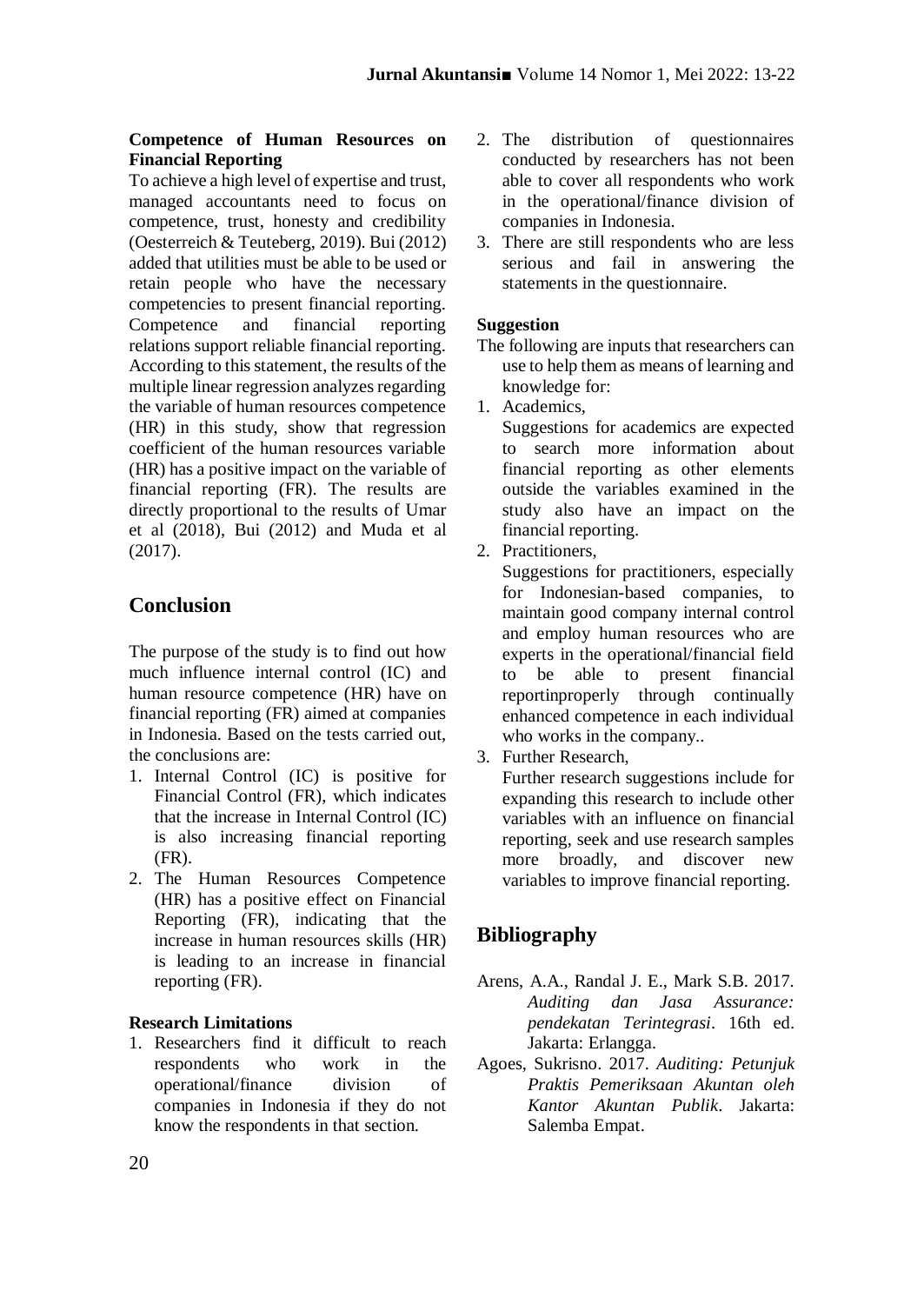- Bardhan, I., Lin, Shu and Wu, S.L. 2015. The Quality of Internal Control over Financial Reporting in Family Firms. *Accounting Horizons*. Vol.29, No.1: 41-60. DOI: 10.2308/acch-50935
- Bimo, I.D., Siregar, S.V., Hermawan, A.A. and Wardhani,R. 2019. Internal Control Over Financial Reporting, Organizational Complexity, and Financial Reporting Ouality. International Journal of Economics and Management. Vol.12, No.2: 331- 342. http://www.ijem.upm.edu.my
- Bui, A. T. 2012. *Financial Management for Water Utilities: Principles of Finance, Accounting and Management Controls 2nd Edition*. USA: American Water Works Association.
- Chan Li, M.F., Mc Vay,S.E. and Skaife, H. 2015*. The Accounting Review. Vol. 90, No. 2*: 529–557*.* DOI: 10.2308/accr-50909
- Cooper, D.R. and Pamela, S. S. 2014, *Bussines Research Methods, 12 ed*, New York : McGraw Hill. Darmawan, E. 2019. The Effect Of Government Accounting Standards And Government Internal Control Systems On The Quality Of Local Government Financial Statements. *Journal of Accounting for Sustainable Society, Vo.1, No.2*: 108- 111.

https://doi.org/10.35310/jass.v1i02.2 43

- Indrawati, S. M. 2020. Sri Mulyani: Untuk Jadi Negara Maju Perlu SDM Berkualitas. Tagar.id. Diperoleh dari https://www.tagar.id/sri-mulyaniuntuk-jadi-negara-maju-perlu-sdmberkualitas
- Irwansyah, I. amd Syufriadi, B. Pengaruh Efektivitas Pengendalian Internal, Kesesuain Kompensasi, Moralitas Manajemen, Ketaatan Aturan Akuntansi, Dan Asimetri Informasi Terhadap Kecenderungan Kecurangan Akuntansi. *Jurnal*

*Akuntansi. Vol 8, No.2*: 89-100. https://doi.org/10.33369/j.akuntansi. 8.2.

- Jogiyanto, H. 2013. *Metodologi Penelitian Bisnis Salah Kaprah dan Pengalaman-pengalaman. Edisi 5.*  Yogyakarta: BPFE*.*
- Lev, B. 2018. The deteriorating usefulness of financial report information and how to reverse it. *Accounting and Business Research.Vol. 48, No. 5*: 465–493. , https://doi.org/10.1080/00014788.20 181470138
- Mahadeen, B., Al-Dmour, R.H., Obeidat, B.Y. and Tarhini,A. 2016. Examining the Effect of the Organization's Internal Control System on Organizational Effectiveness: A Jordanian Empirical Study. *International Journal of Business Administration. Vol. 7, No.6*: 22-41. http://dx.doi.org/10.5430/ijba.v7n6p 22
- Moeller, R.R. 2013. *Executive's Guide to COSO Internal Controls 1st Edition.* Canada: Wiley.
- Muda, I., Wardani, D.Y., Erlina, Maksum,A., Lubis, A.F., Bukit,R. and Abubakar,E. 2017. *Journal of Theoretical and Applied Information Technology. Vol.95, No.2*: 5552- 5561. www.jatit.org
- Nyor,T. 2013. Financial Reporting Quality of Nigeria Firms: Users' Perception. *International Journal of Business and Social Science*. *Vol.4, No.13*: 273-279. DOI: 10.30845/ijbss
- Oesterreich, T.D. & Teuteberg, F. 2019. The role of business analytics inthe controllers and management accountants' competence profiles: An exploratory study on individuallevel data. *Journal of Accounting & Organizational Change. Vol.19, No.2*: 330-356. DOI 10.1108/JAOC-10-2018-0097
- Rizka, A.S., Zamzami,Z. and Gowon,M. 2021. Pengaruh Kompetensi Sumber